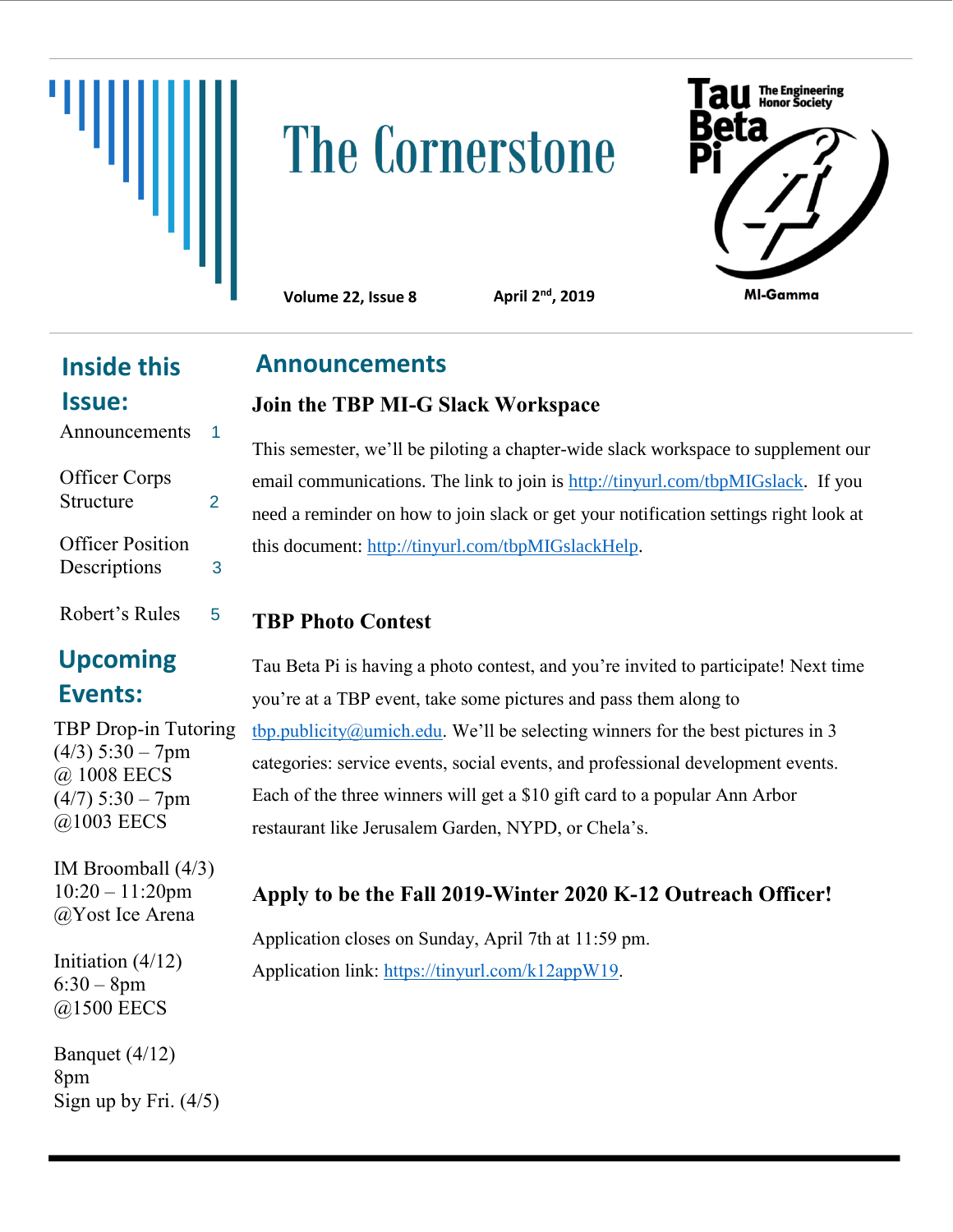# **Officer Corps Structure**



Section II.5. Election Order

"The order of election must begin with President, Vice President, Graduate Student Vice President, Secretary (Winter term), and Treasurer (Fall term). After these elections, the default order is first the election of all remaining Team Leads...and then the remaining elected offices...Following the four listed positions, the remaining order can be changed from the default by motion from the floor; however, a Team Lead must be elected prior to anyone else on that Team."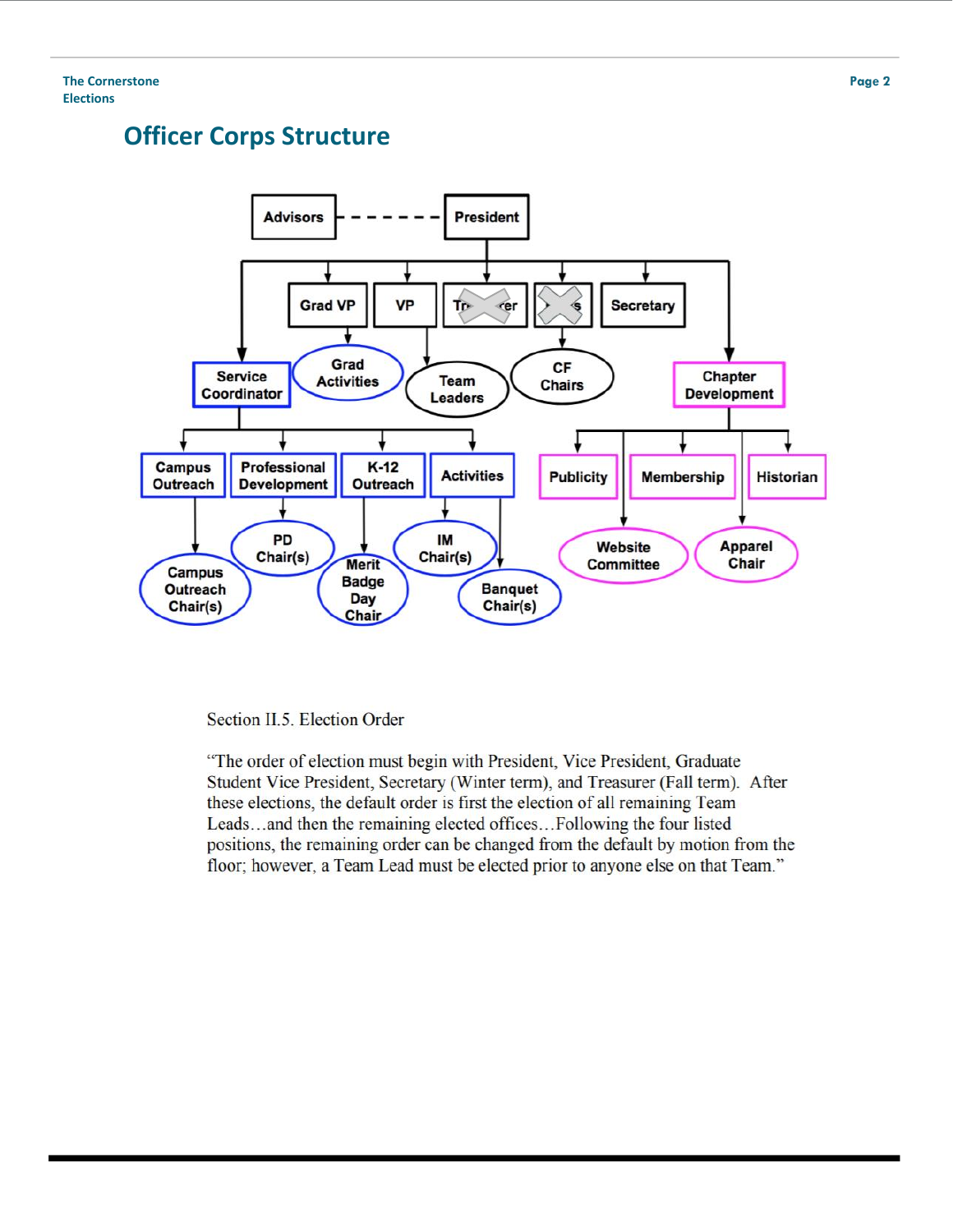#### **The Cornerstone Elections**

# **Officer Position Descriptions**

#### **President**

The President is responsible for overall chapter operations. This includes setting agendas for and running the general, officer, and advisory board meetings. It also includes ensuring that all of the officers are fulfilling their duties and have access to the resources they need. The President also serves as the face of TBP to the CoE. The president also creates a plan to move the chapter toward greater campus involvement.

#### **Graduate Vice President and Vice President**

The main role of the Vice President is to oversee the electees during their electing process. This involves sending, receiving, and responding to numerous emails a day; keeping track of the electees to make sure they are completing their requirements; and generally being the goto person for anything involving the electee process.

#### **Secretary**

The Secretary is responsible for a lot of the behind the scenes logistics of the chapter. The Secretary is a main point of communication for the chapter with the National Organization and must complete all the required reports to keep the chapter running. Within the chapter, the Secretary reserves rooms for events, facilitates the recruitment of Eminent Engineers, takes minutes at the officer meetings, and handles the catalogue cards. Being Secretary is a great way to be very involved in the happenings of the chapter.

#### **Service Coordinator**

The Service Coordinator is responsible for finding project leaders to plan service events and help them through the planning process when necessary. You are also responsible for working with other organizations who contact TBP looking for volunteers at various community service events.

#### **Professional Development Officer (2 semesters)**

The Professional Development Officer is responsible for running the professional development committee which plans PD events. The biggest component of this position is planning Corporate Information Sessions and communicating with the chapter president and companies. The PD officer also announces PD events weekly.

#### **Activities Officer**

The Activities Officer is in charge of organizing social events, running the IM Sports teams, and coordinating the end of semester banquet. A car makes this position easier, but is not required. Social events include TG's, IM Sports, Game Nights, Intersociety Events, etc.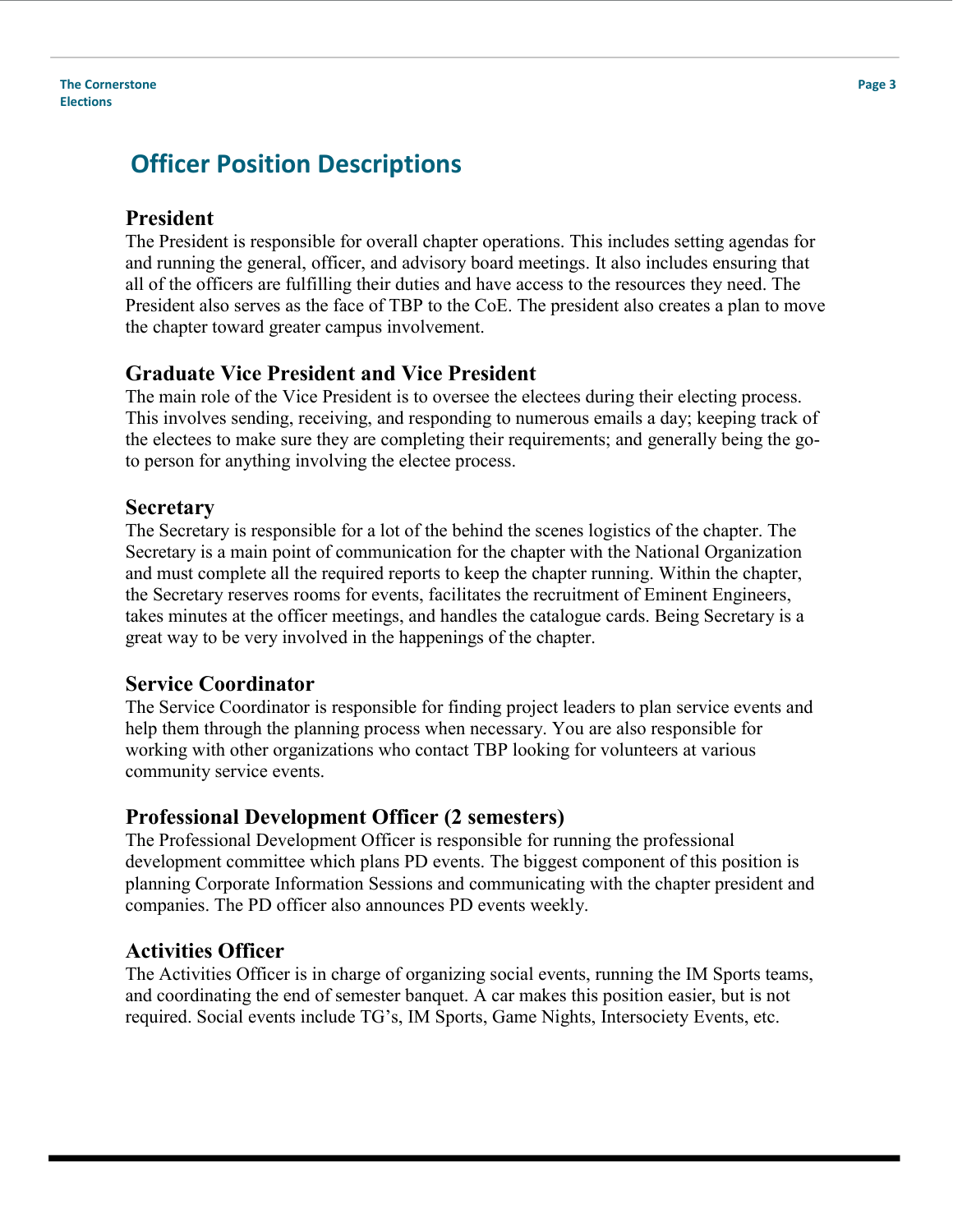**The Cornerstone Elections**

#### **K-12 Outreach Officers**

K-12 Outreach officers organize MindSET modules, communicate with schools, coordinate volunteers, purchase supplies, and organize rides. We are also working to start new K-12 Projects and incorporate a K-12 Outreach Committee. Specific responsibilities include organizing Cub Scouts Day and Merit Badge Day. This officer position requires a separate application and interview.

#### **Campus Outreach Officer**

The main responsibility of the campus outreach officer is to coordinate TBP's free tutoring service and organize Breakfast Parties. This position involves checking your email as often as possible. Additional events that the campus outreach officer coordinates include Martin Luther King, Jr. Luncheons and Tau Beta Pi(e) Day. You set up and organize volunteers to promote TBP while providing free food the North Campus community! The officer also looks for new tutoring opportunities and tries to implement any that are feasible. This semester, drop-in tutoring sessions were piloted.

#### **Chapter Development**

The Chapter Development Officer is responsible for pursuing new opportunities and investigating new ideas to improve the chapter and positively impact the community. This also involves running New Initiatives meetings, where members of the chapter discuss ways we can improve Michigan Gamma. Recent topics of discussion include communication within the chapter and our chapter's image on campus.

#### **Publicity**

The Publicity Officer sends out the weekly announcements. Other responsibilities include managing the Facebook, Instagram, Flickr, and Twitter pages, and designing posters and flyers for TBP events.

#### **Membership**

The Membership Officer has one of the most important roles for meetings: ordering food! Membership also keeps track of DA/PA status and their gifts, designing and ordering apparel, creating meeting sign-ins and managing the chapter's email lists.

#### **Historian**

Historian oversees compiling and publishing The Cornerstone for all meetings. In addition, the Historian also publishes the Alumni Newsletter for each month. This position is great for someone with a slightly creative side and who loves to write and edit. It is also a great way to become introduced to the officer corps.